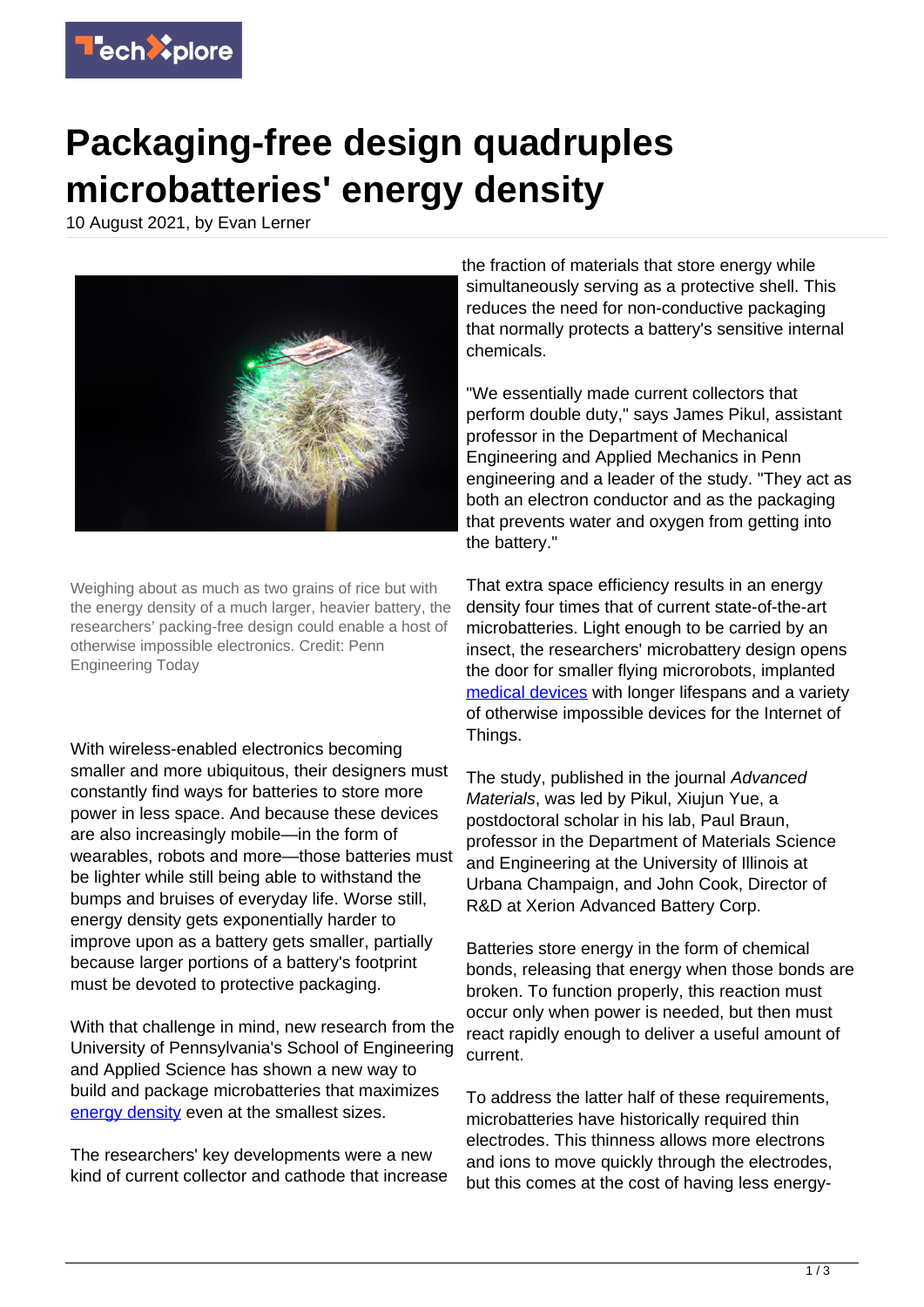

storing chemicals and complex designs that are difficult to manufacture.

The researchers developed a new way to make electrodes that allowed them to be thick while also allowing fast ion and electron transport. Conventional cathodes consist of crushed particles compressed together, a process that results in large spaces between electrodes and a random internal configuration that slows ions as they move through the battery.

"Instead, we deposit the cathode directly from a bath of molten salts," Cook says, "which gives us a huge advantage over conventional cathodes because ours have almost no porosity, or air gaps."

"This process also aligns the cathode's 'atomic highways,'" Pikul says, "meaning lithium ions can move via the fastest and most direct routes through the cathode and into the device, improving the microbattery's power density while maintaining a high energy density."

These redesigned components are so efficient at transporting ions that they can be made thick enough to double the amount of energy-storing chemicals without sacrificing the speed necessary to actually power the devices they're connected to. Combined with the new packaging, these microbatteries have the [energy](https://techxplore.com/tags/energy/) and power density of batteries that are a hundred times larger while only weighing as much as two grains of rice.

The researchers will continue to study chemical and [physical features](https://techxplore.com/tags/physical+features/) that can be tuned to further improve the performance, while also building wearable devices and microrobots that take advantage of these new power sources.

 **More information:** Xiujun Yue et al, A Nearly Packaging?Free Design Paradigm for Light, Powerful, and Energy?Dense Primary Microbatteries, Advanced Materials (2021). [DOI:](http://dx.doi.org/10.1002/adma.202101760) [10.1002/adma.202101760](http://dx.doi.org/10.1002/adma.202101760)

 Provided by University of Pennsylvania APA citation: Packaging-free design quadruples microbatteries' energy density (2021, August 10)